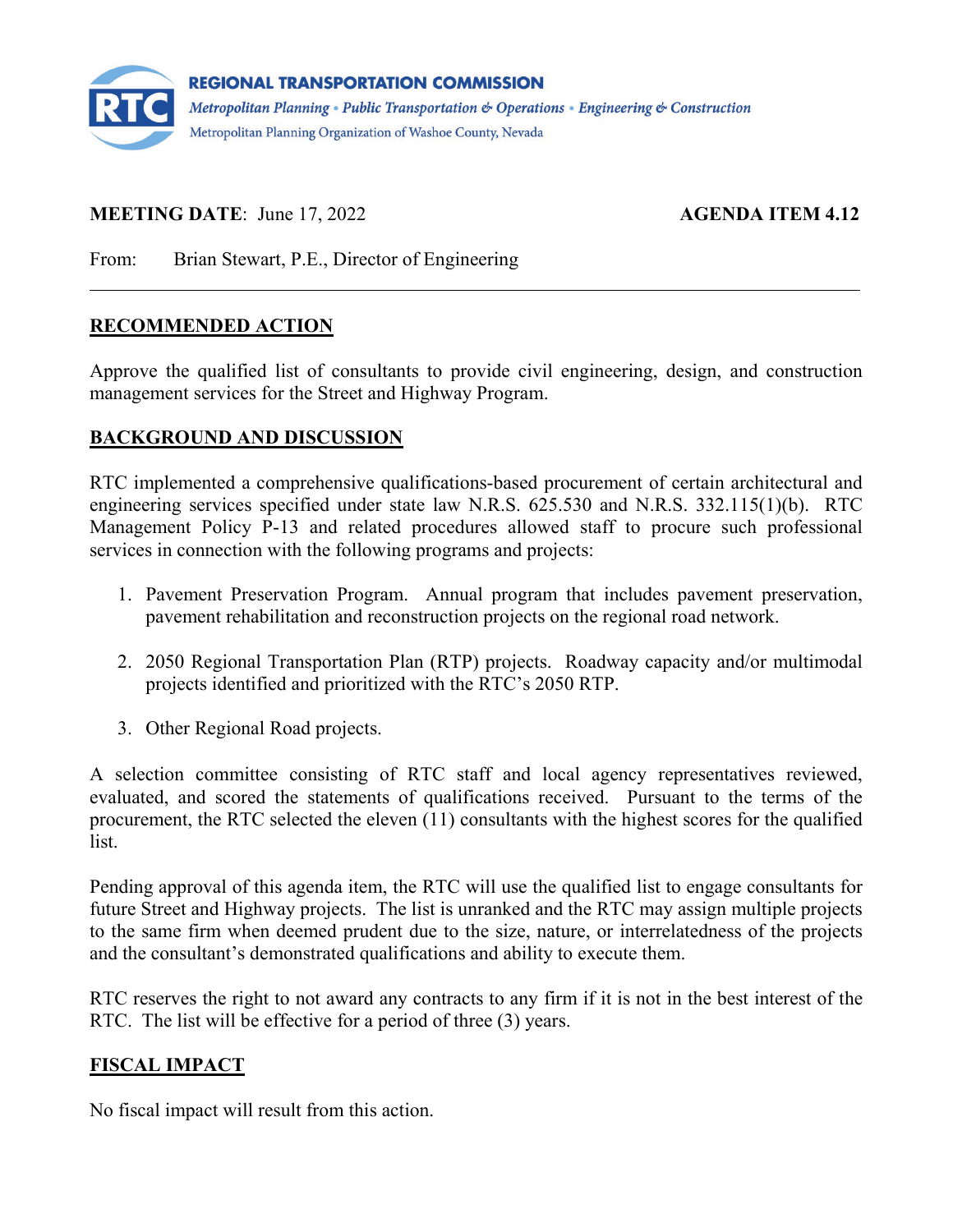### **PREVIOUS BOARD ACTION**

December 17, 2021 Authorized the procurement of a qualified list of consultants to provide civil engineering, design, and construction management services for the Streets & Highways Program.

## **ATTACHMENT**

A. Qualified List of Consultants for the Street and Highway Program